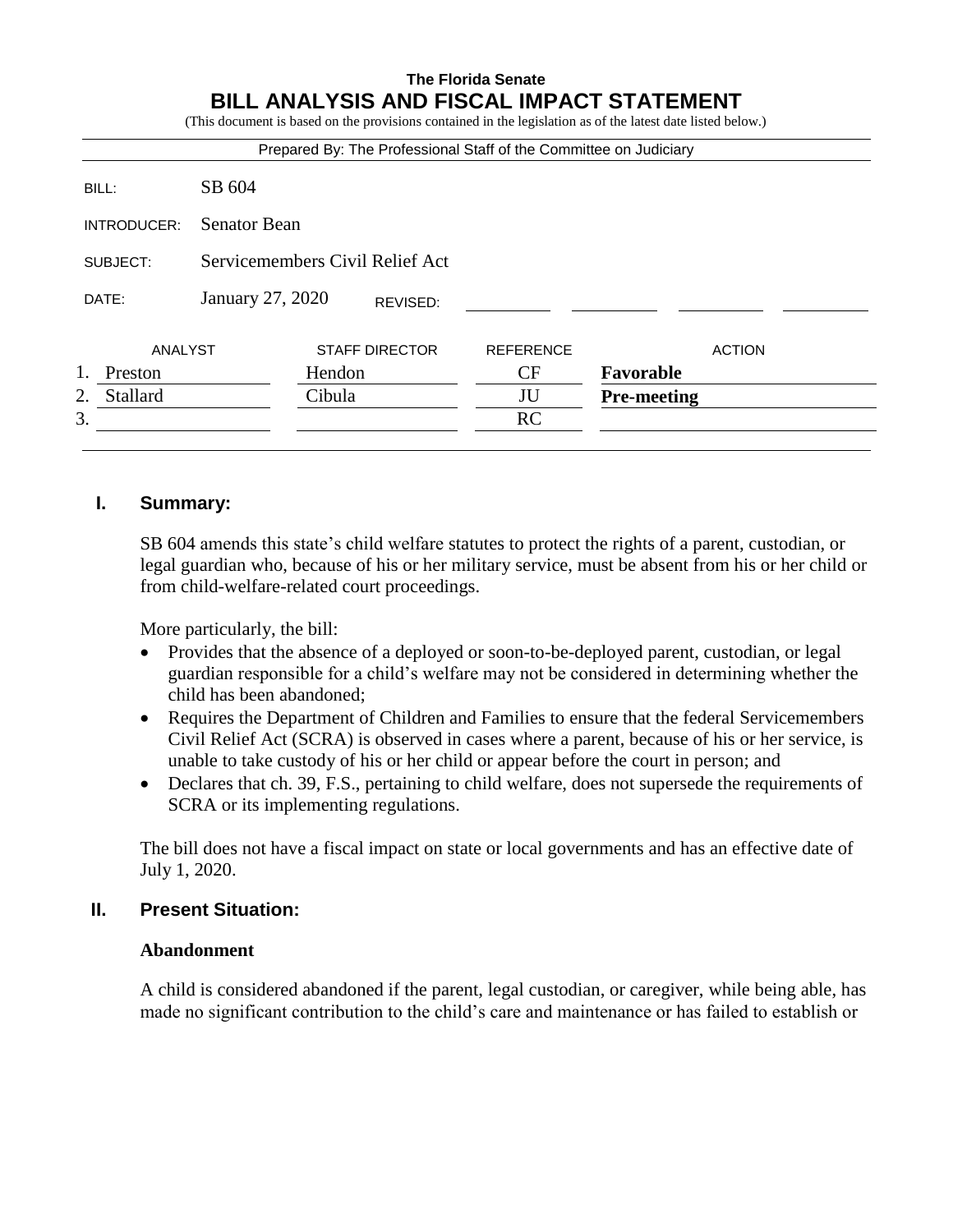maintain a substantial and positive relationship with the child.<sup>1</sup> And, under ch. 39, F.S., a child who is found by the court to be abandoned is thus found to be "dependent."<sup>2</sup>

Upon verification that a child has been abandoned, the department may file a dependency petition and require the parents to engage in services to ameliorate the state's concerns and protect the child. During the delivery of services and with the court's supervision, the department may place the child in out-of-home care until reunification with the parent is in the child's best interest. Because a verified finding of abandonment establishes grounds for termination of parental rights, the department has the option to petition the court to terminate parental rights at any time. $3$ 

Florida's statutory definition of "abandonment" does not expressly exclude deployment or anticipated deployment of a parent or caregiver from being considered when determining whether a child has been abandoned. As defined, the term expressly provides that the incarceration, repeated incarceration, or extended incarceration of a parent, legal custodian, or caregiver responsible for a child's welfare may support a finding of abandonment. The definition additionally provides that a surrendered newborn, a "child in need of services," or a "family in need of services" is not considered abandoned/abandonment, and will not meet the statutory definition required for a child protective investigation.<sup>4</sup>

### **Federal Law vs. State Law**

While primary responsibility for child welfare rests with states, a number of federal laws have been enacted that affect how states operate their child welfare systems. Section 39.0137, F.S., specifically provides that ch. 39, F.S., does not supersede the requirements of the Indian Child Welfare Act (ICWA)<sup>5</sup> and the Multi-Ethnic Placement Act (MEPA).<sup>6</sup>

### **Legal Provisions Protecting Servicemembers**

The Servicemembers Civil Relief Act is a federal law that applies to civil proceedings. The act protects servicemembers by allowing for the temporary suspension of judicial and administrative proceedings and transactions that may adversely affect the civil rights of servicemembers during their military service.<sup>7</sup> The SCRA allows a servicemember to request a delay in a court or agency proceeding that may adversely affect his or her rights during his or her military service.<sup>8</sup>

- $4$  Section 39.01(1), F.S.
- <sup>5</sup> 25 U.S.C. ss. 1901, et seq.

- <sup>7</sup> Servicemembers Civil Relief Act, 50 U.S.C. s. 3902.
- 8 *Id*.

 $\overline{a}$ 

<sup>&</sup>lt;sup>1</sup> Section 39.01(1), F.S. For the purposes of s. 39.01(1), F.S., "establish or maintain a substantial positive relationship," includes, but is not limited to, frequent and regular contact with the child through frequent and regular visitation or frequent and regular communication to or with the child, and the exercise of parental rights and responsibilities. Marginal efforts and incidental or token visits or communications are not sufficient to establish a substantial and positive relationship with the child."

<sup>2</sup> *See* s. 39.01(15)(a), F.S.

 $3$  Section 39.806(1), F.S.

<sup>6</sup> Pub. L. No. 103-382.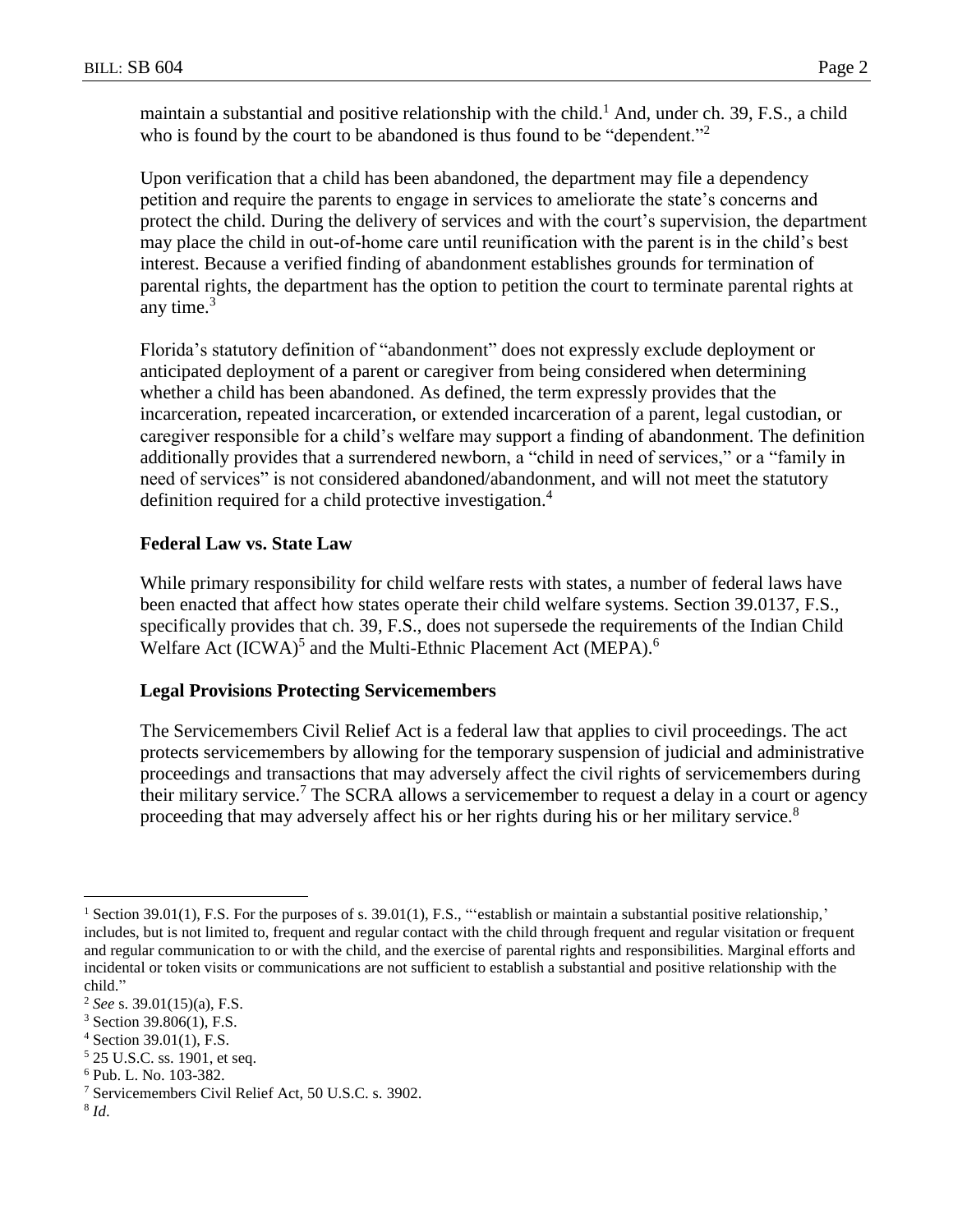While the SCRA applies to all civil proceedings, the SCRA was amended in 2014 and 2016 to provide servicemembers with additional protections in child custody proceedings.<sup>9</sup> Child custody may become an issue in a child welfare proceeding if the court is determining which parent should have custody over the child when the other parent cannot protect the child's safety and well-being. The act protects servicemembers from losing permanent custody of their children due to military deployment, and prohibits state courts from considering current or future deployments as the sole factor in determining the best interest of the child when contemplating a permanent change in child custody.<sup>10</sup>

Servicemembers must also receive notice both annually and prior to deployment of the child custody protections under the SCRA and courts are to construe the SCRA liberally in favor of servicemembers.<sup>11</sup>

States may provide more protections to servicemembers<sup>12</sup> than what is provided under the SCRA, as Florida does. For example, because the SCRA only applies to call-ups by the president, Florida law expands SCRA protections to governor-ordered National Guard call-ups if the service exceeds  $17 \text{ days}$ .<sup>13</sup> In these situations, the court may stay any civil action or proceeding up to 30 days on its own motion, and must stay the proceeding upon motions of either party, unless it finds the ability to prosecute or defend the action is not materially affected by reason of the active duty status.<sup>14</sup> Florida law also allows active duty servicemembers to terminate real estate contracts if certain requirements are met.<sup>15</sup>

As a federal law, the SCRA preempts conflicting state law even if state law does not expressly say so.<sup>16</sup> Currently, the SCRA is expressly cited in several Florida statutes that provide:

- If one of the parties to a divorce has performed at least 10 years of credible service in the military and the division of marital property includes division of military retirement benefits, then the final judgement must include certification that the SCRA was observed if the decree was issued while the member was on active duty and was not represented in court.<sup>17</sup>
- Unless prohibited by the SCRA, the court may issue a temporary order granting custodial responsibility after a deploying parent receives notice of deployment; however, the temporary custody may only last until the deployment terminates.<sup>18</sup>
- A court may modify or terminate a temporary grant of custodial responsibility on motion of a deploying parent if modification or termination is consistent with the SCRA and is in child's best interest.<sup>19</sup>

<sup>14</sup> *Id*.

 $\overline{a}$ 

<sup>15</sup> *Id*.

- <sup>17</sup> Section 61.076(2), F.S.
- <sup>18</sup> Section 61.733(1), F.S.

<sup>9</sup> Jennifer K. Elsea, *The Servicemember Civil Relief Act (SCRA): Section-by-Section Summary*, (Updated March 25, 2019) [https://fas.org/sgp/crs/natsec/R45283.pdf.](https://fas.org/sgp/crs/natsec/R45283.pdf)

<sup>&</sup>lt;sup>10</sup> Servicemembers Civil Relief Act, 50 U.S.C. s. 3938.

<sup>11</sup> 50 U.S.C. s. 3938a.

<sup>&</sup>lt;sup>12</sup> Florida statutes define "servicemember" as any person serving as a member of the United States Armed Forces on active duty or state active duty and all members of the Florida National Guard and United States Reserve Forces.

<sup>&</sup>lt;sup>13</sup> Section 250.5201, F.S.

<sup>16</sup> *See* U.S. CONST. art VI, cl. 2.

<sup>&</sup>lt;sup>19</sup> Section 61.749(1), F.S.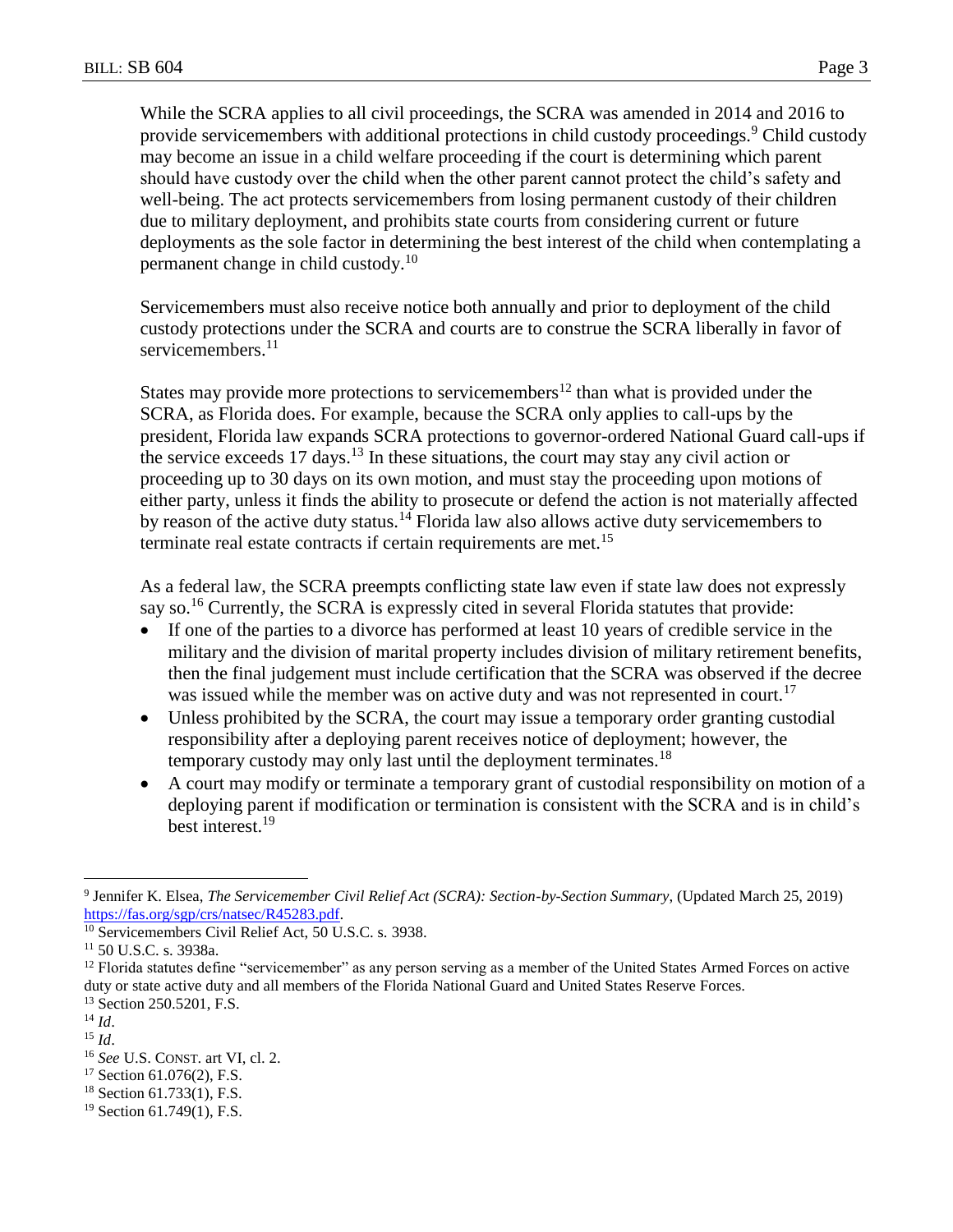If any other provision of law conflicts with the SCRA or the provisions of Florida law related to military affairs, the SCRA or the provisions of Florida law related to military affairs, whichever is applicable, shall control.<sup>20</sup>

Currently, Florida's child welfare statutes do not specifically state that the SCRA preempts state law. However, because the SCRA is a federal law, it will preempt state law even if it is not explicitly stated in Florida's child welfare law.

## **III. Effect of Proposed Changes:**

SB 604 amends this state's child-welfare statutes to protect the rights of a parent, custodian, or legal guardian who, because of his or her military service, must be absent from his or her child or from child-welfare-related court proceedings.

More particularly, the bill:

- Provides that the absence of a deployed or soon-to-be-deployed parent, custodian, or legal guardian responsible for a child's welfare may not be considered in determining whether the child has been abandoned;
- Requires the Department of Children and Families to ensure that the federal Servicemembers Civil Relief Act (SCRA) is observed in cases where a parent, because of his or her service, is unable to take custody of his or her child or appear before the court in person; and
- Declares that ch. 39, F.S., which pertains to child welfare, does not supersede the requirements of SCRA or its implementing regulations.

The bill does not have a fiscal impact on state or local governments and has an effective date of July 1, 2020.

## **IV. Constitutional Issues:**

A. Municipality/County Mandates Restrictions:

None.

B. Public Records/Open Meetings Issues:

None.

C. Trust Funds Restrictions:

None.

D. State Tax or Fee Increases:

None.

 $\overline{a}$ 

<sup>20</sup> Section 250.83, F.S.